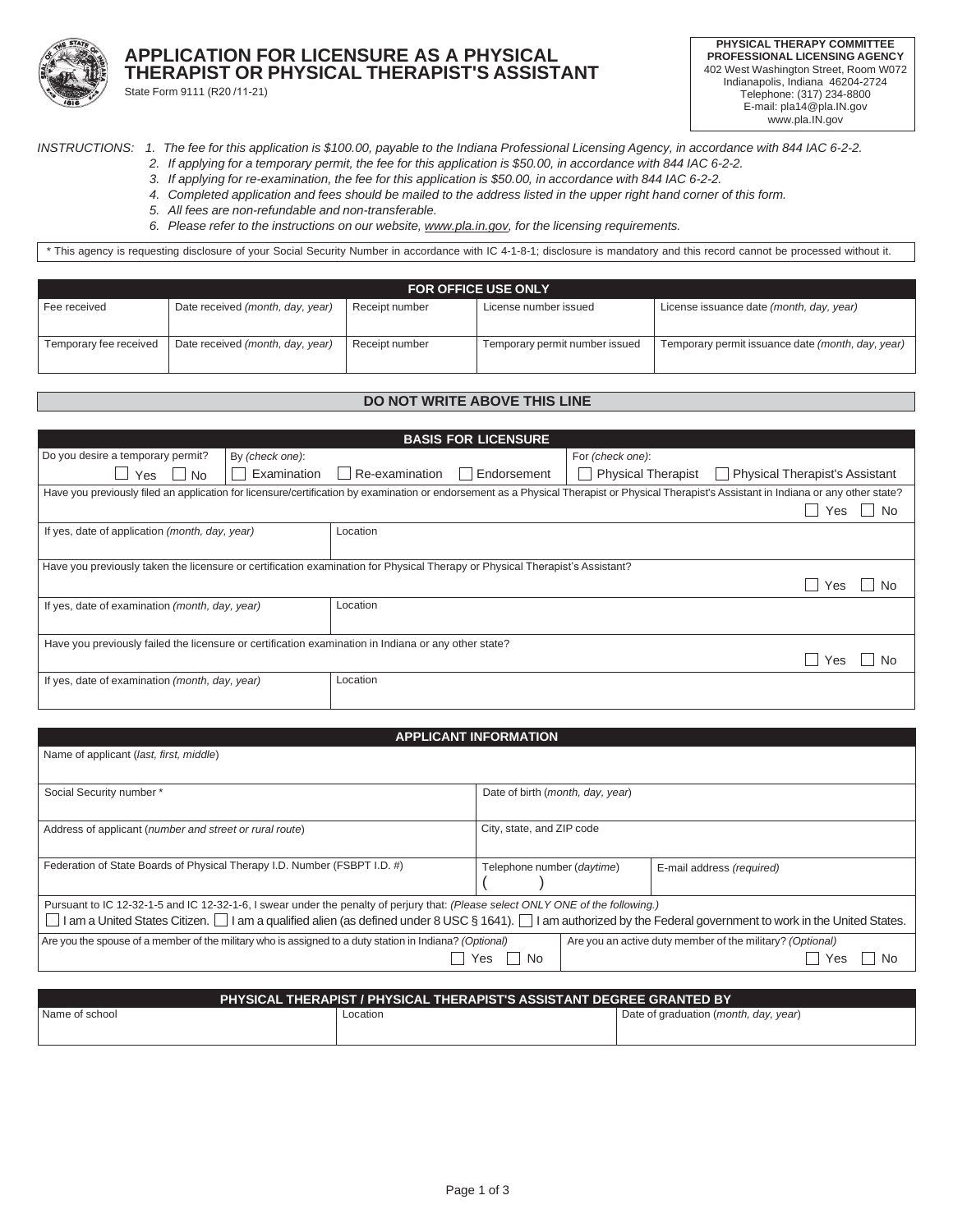| UNDERGRADUATE AND GRADUATE TRAINING |                 |             |                                     |               |
|-------------------------------------|-----------------|-------------|-------------------------------------|---------------|
| <b>NAME OF SCHOOL</b>               | <b>LOCATION</b> | <b>FROM</b> | ΤО<br>$(month, year)$ (month, year) | <b>DEGREE</b> |
|                                     |                 |             |                                     |               |
|                                     |                 |             |                                     |               |
|                                     |                 |             |                                     |               |
|                                     |                 |             |                                     |               |
|                                     |                 |             |                                     |               |

| LIST ALL STATES, <u>INCLUDING INDIANA,</u> IN WHICH YOU HAVE BEEN LICENSED TO PRACTICE ANY REGULATED<br>HEALTH OCCUPATION, REGARDLESS OF STATUS. |                                                                                                |               |                                          |                       |
|--------------------------------------------------------------------------------------------------------------------------------------------------|------------------------------------------------------------------------------------------------|---------------|------------------------------------------|-----------------------|
|                                                                                                                                                  | Verification of all licenses listed must be submitted directly from the state licensing board. |               |                                          |                       |
| <b>STATE</b>                                                                                                                                     | <b>TYPE OF LICENSE / CERTIFICATE</b>                                                           | <b>NUMBER</b> | <b>DATE ISSUED</b><br>(month, day, year) | <b>CURRENT STATUS</b> |
|                                                                                                                                                  |                                                                                                |               |                                          |                       |
|                                                                                                                                                  |                                                                                                |               |                                          |                       |
|                                                                                                                                                  |                                                                                                |               |                                          |                       |
|                                                                                                                                                  |                                                                                                |               |                                          |                       |

| <b>QUESTIONS</b>                                                                                                                                                                                                                                                                                                                                                                                                                                                                                          |                                                                |
|-----------------------------------------------------------------------------------------------------------------------------------------------------------------------------------------------------------------------------------------------------------------------------------------------------------------------------------------------------------------------------------------------------------------------------------------------------------------------------------------------------------|----------------------------------------------------------------|
| If your answer is "Yes" to any of the following, explain fully in a signed written statement, including all related details, and provide copies of all relevant<br>arrest or court documents. Describe the event including the location, date and disposition. Falsification of any of the following is grounds for permanent<br>revocation of the license or permit issued pursuant to this application. Do not file this application without this documentation.                                        |                                                                |
| 1. Has disciplinary action ever been taken regarding any health license, certificate, registration or permit that you hold or have held?                                                                                                                                                                                                                                                                                                                                                                  | Yes<br>No                                                      |
| 2. Have you ever been denied licensure, registration or certification in any state (including Indiana) or country?                                                                                                                                                                                                                                                                                                                                                                                        | Yes<br><b>No</b>                                               |
| 3. Do you have any condition or impairment (including a history of alcohol or substance abuse) that currently interferes, or if left<br>untreated may interfere, with your ability to practice in a competent and professional manner?                                                                                                                                                                                                                                                                    | Yes<br>$\sim$<br><b>No</b>                                     |
| 4. Except for minor violations of traffic laws resulting in fines, and arrests or convictions that have been expunged by a court,<br>(1) have you ever been arrested;<br>(2) have you ever entered into a prosecutorial diversion or deferment agreement regarding any offense, misdemeanor, or felony<br>in any state;<br>(3) have you ever been convicted of any offense, misdemeanor, or felony in any state;<br>(4) have you ever pled guilty to any offense, misdemeanor, or felony in any state; or | No<br>Yes<br><b>No</b><br>Yes<br><b>No</b><br>Yes<br>No<br>Yes |
| (5) have you ever pled nolo contendere to any offense, misdemeanor, or felony in any state?                                                                                                                                                                                                                                                                                                                                                                                                               | <b>No</b><br>Yes                                               |
| 5. Have you ever been denied staff membership or privileges in any hospital or health care facility or had such membership or<br>privileges revoked, suspended or subjected to any restrictions, probation or other type of discipline or limitations?                                                                                                                                                                                                                                                    | Yes<br>×.<br><b>No</b>                                         |
| 6. Have you ever been admonished, censored, reprimanded or requested to withdraw, resign or retire from any hospital<br>or health care facility in which you have trained, held staff membership or privileges or acted as a consultant?                                                                                                                                                                                                                                                                  | $\mathcal{L}$<br>Yes<br><b>No</b>                              |
| 7. Have you ever had a malpractice judgment against you or settled any malpractice action?                                                                                                                                                                                                                                                                                                                                                                                                                | Yes<br><b>No</b>                                               |
| 8. If you are a re-examination and answered "Yes" on your original application and submitted documentation, please check here.<br>You only need to submit additional information if circumstances have changed since you last submitted an explanation regarding these questions.                                                                                                                                                                                                                         |                                                                |

*If this does not apply, leave blank.*

## **AUTHORIZATION FOR RELEASE OF INFORMATION**

I hereby authorize, request and direct any person, firm, officer, corporation, association, organization or institution to release to the Professional Licensing Agency any files, documents, records or other information pertaining to the undersigned requested by the Agency, or any of its authorized representatives in connection with processing my application for licensure.

I hereby release the aforementioned persons, firms, officers, corporations, associations, organizations and institutions from any liability with regard to such inspection or furnishing of any information.

I further authorize the Professional Licensing Agency to disclose to the aforementioned persons, firms, officers, corporations, associations, organizations, and institutions any information which is material to my application, and I hereby specifically release the Agency from any and all liability in connection with such disclosures.

A photostatic copy of this authorization has the same force and effect as the original.

**AFFIRMATION**

I affirm, under penalties for perjury, that the foregoing representations are true.

Signature of applicant Date (*month, day, year*)